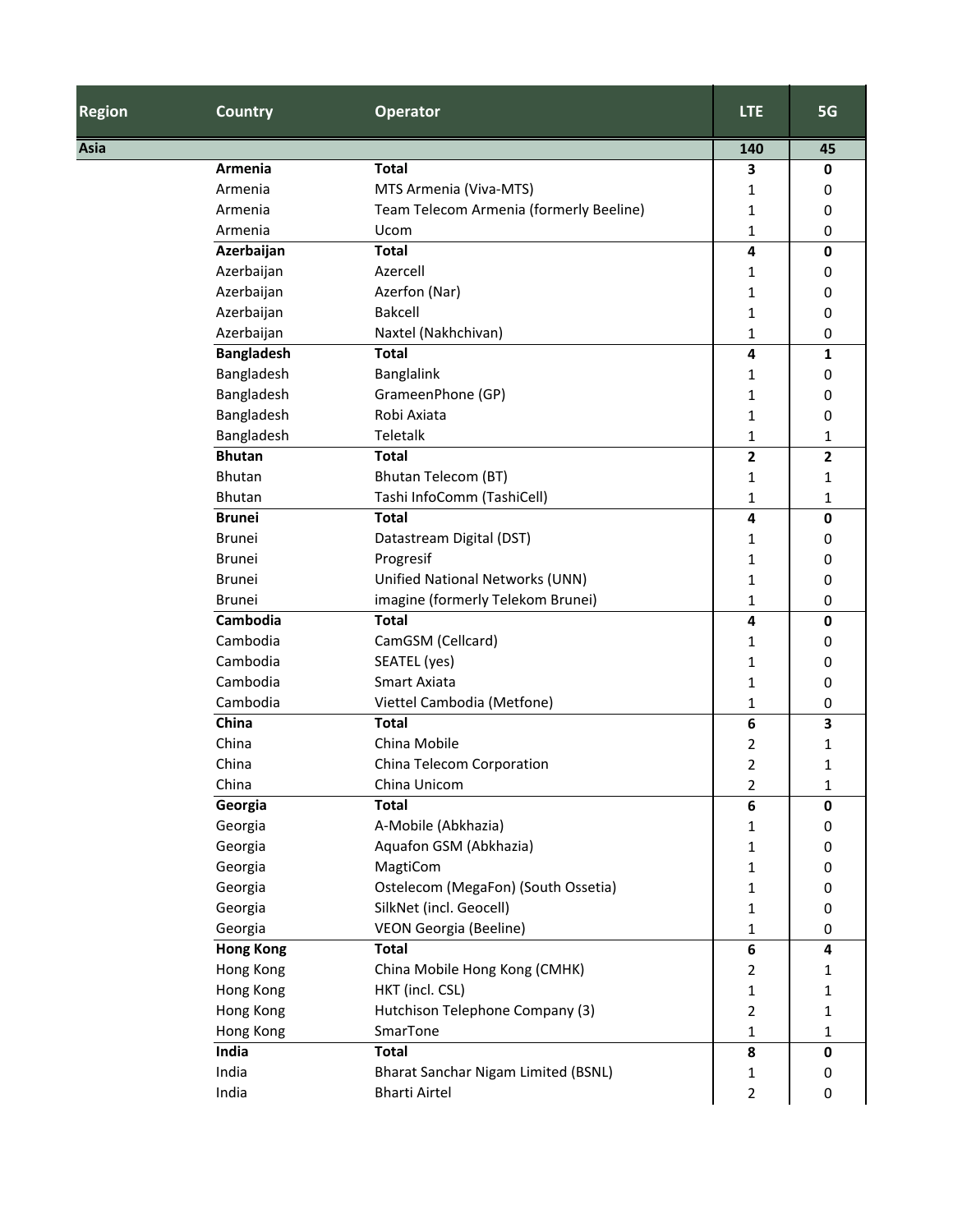| India           | <b>Reliance Communications (RCOM)</b>        | 1              | 0              |
|-----------------|----------------------------------------------|----------------|----------------|
| India           | Reliance Jio Infocomm (Jio)                  | $\overline{2}$ | 0              |
| India           | Vi (Vodafone Idea Limited, VIL)              | $\overline{2}$ | 0              |
| Indonesia       | <b>Total</b>                                 | 5              | 3              |
| Indonesia       | Indosat Ooredoo Hutchison (IOH)              | 1              | 1              |
| Indonesia       | Net1 Indonesia                               | $\mathbf{1}$   | 0              |
| Indonesia       | Smart Telecom (Smartfren)                    | 1              | 0              |
| Indonesia       | Telkomsel (Telekomunikasi Selular)           | 1              | 1              |
| Indonesia       | XL Axiata                                    | $\mathbf{1}$   | 1              |
| Japan           | <b>Total</b>                                 | 5              | 4              |
| Japan           | KDDI (au)                                    | 1              | 1              |
| Japan           | NTT DOCOMO                                   | 1              | 1              |
| Japan           | Rakuten Mobile                               | 1              | 1              |
| Japan           | SoftBank Corp                                | $\mathbf{1}$   | 1              |
| Japan           | <b>UQ Communications</b>                     | $\mathbf{1}$   | 0              |
| Kazakhstan      | <b>Total</b>                                 | 3              | 0              |
| Kazakhstan      | KaR-Tel (Beeline)                            | 1              | 0              |
| Kazakhstan      | Kcell (incl. Activ)                          | 1              | 0              |
| Kazakhstan      | Tele2-Altel (Mobile Telecom Service)         | $\mathbf{1}$   | 0              |
| Kyrgyzstan      | <b>Total</b>                                 | 5              | $\mathbf 0$    |
| Kyrgyzstan      | MegaCom (Kyrgyzstan)                         | 1              | 0              |
| Kyrgyzstan      | Nur Telecom (O!)                             | 1              | 0              |
| Kyrgyzstan      | Saima Telecom                                | 1              | 0              |
| Kyrgyzstan      | Sky Mobile (Beeline)                         | $\overline{2}$ | 0              |
| Laos            | <b>Total</b>                                 | 4              | $\mathbf{1}$   |
| Laos            | Entreprise des Telecommunications Lao (ETL)  | 1              | 0              |
| Laos            | Lao Telecommunications Company (LTC)         | 1              | 1              |
| Laos            | TPLUS (formerly Beeline Lao)                 | 1              | 0              |
| Laos            | Unitel (Laos)                                | 1              | 0              |
| <b>Macau</b>    | <b>Total</b>                                 | 4              | $\mathbf 0$    |
| Macau           | China Telecom Macau                          | 1              | 0              |
|                 |                                              |                |                |
| Macau           | Companhia de Telecomunicacoes de Macau (CTM) | 1              | 0              |
| Macau           | Hutchison Telecom Macau (3)                  | $\mathbf{1}$   | 0              |
| Macau           | SmarTone Macau                               | $\mathbf{1}$   | 0              |
| Malaysia        | <b>Total</b>                                 | 6              | 2              |
| Malaysia        | Celcom Axiata                                | 1              | 0              |
| Malaysia        | Digi Telecommunications                      | 1              | 0              |
| Malaysia        | Digital Nasional Berhad (DNB)                | 0              | 1              |
| Malaysia        | Maxis Mobile                                 | $\mathbf{1}$   | 0              |
| Malaysia        | Telekom Malaysia                             | $\mathbf{1}$   | 0              |
| Malaysia        | U Mobile (Malaysia)                          | 1              | 0              |
| Malaysia        | <b>YTL Communications (Yes)</b>              | 1              | 1              |
| <b>Maldives</b> | <b>Total</b>                                 | $\overline{2}$ | $\overline{2}$ |
| Maldives        | Dhivehi Raajjeyge Gulhun (Dhiraagu)          | 1              | 1              |
| Maldives        | Ooredoo Maldives                             | $\mathbf{1}$   | 1              |
| Mongolia        | <b>Total</b>                                 | 5              | 0              |
| Mongolia        | GMobile (Mongolia)                           | 1              | 0              |
| Mongolia        | IN Mobile Network (ONDO, SuperNet)           | 1              | 0              |
| Mongolia        | MobiCom (incl. MobiNet)                      | $\mathbf{1}$   |                |
|                 |                                              |                | 0              |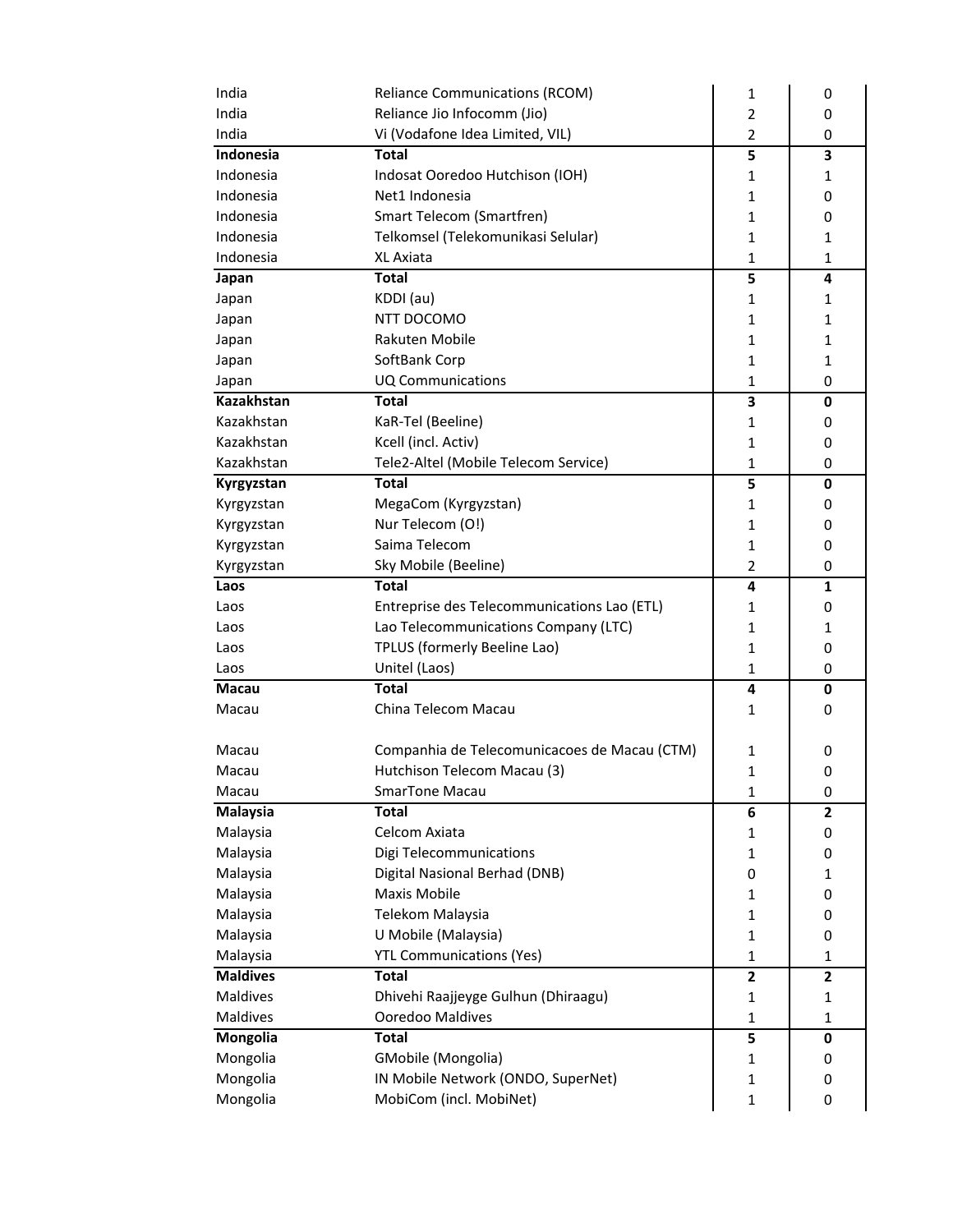| Mongolia                        | Skytel (Mongolia)                                                      | 1            | 0            |
|---------------------------------|------------------------------------------------------------------------|--------------|--------------|
| Mongolia                        | Unitel (Mongolia)                                                      | 1            | 0            |
| <b>Myanmar</b>                  | <b>Total</b>                                                           | 4            | 0            |
| Myanmar                         | Myanmar Post and Telecommunications (MPT)                              | 1            | 0            |
| Myanmar                         | Mytel                                                                  | 1            | 0            |
| Myanmar                         | Ooredoo Myanmar                                                        | 1            | 0            |
| Myanmar                         | <b>Telenor Myanmar</b>                                                 | $\mathbf{1}$ | 0            |
| <b>Nepal</b>                    | <b>Total</b>                                                           | 3            | 0            |
| Nepal                           | <b>Ncell Axiata</b>                                                    | 1            | 0            |
| Nepal                           | Nepal Telecom (NT)                                                     | 1            | 0            |
| Nepal                           | Smart Telecom (Nepal)                                                  | 1            | 0            |
| <b>North Korea</b>              | <b>Total</b>                                                           | 0            | 0            |
| Pakistan                        | <b>Total</b>                                                           | 5            | 0            |
| Pakistan                        | Jazz                                                                   | 1            | 0            |
|                                 | Pakistan Telecommunications Mobile Limited (PTML,                      |              |              |
| Pakistan                        | Ufone)                                                                 | 1            | 0            |
|                                 | Special Communications Organization (SCO) [AJK &                       |              |              |
| Pakistan                        | GB]                                                                    | 1            | 0            |
| Pakistan                        | <b>Telenor Pakistan</b>                                                | 1            | 0            |
| Pakistan                        | Zong (CMPak)                                                           | 1            | 0            |
| <b>Philippines</b>              | <b>Total</b>                                                           | 3            | 3            |
| Philippines                     | DITO Telecommunity Corp (formerly Mislatel)                            | 1            | 1            |
| Philippines                     | Globe Telecom (incl. Innove)                                           | 1            | $\mathbf{1}$ |
|                                 | PLDT Inc. (incl. Smart Communications and Sun                          |              |              |
| Philippines                     | Cellular)                                                              | 1            | 1            |
|                                 |                                                                        |              |              |
|                                 |                                                                        |              |              |
| <b>Singapore</b>                | <b>Total</b>                                                           | 4            | 4            |
| Singapore                       | M1                                                                     | 1            | 1            |
| Singapore                       | Simba Telecom (formerly TPG Mobile)                                    | 1            | 1            |
| Singapore                       | Singtel                                                                | 1            | 1            |
| Singapore<br><b>South Korea</b> | StarHub<br><b>Total</b>                                                | 1            | $\mathbf{1}$ |
|                                 |                                                                        | 3            | 3            |
| South Korea                     | <b>KT Corp</b>                                                         | 1            | 1            |
| South Korea                     | LG Uplus                                                               | 1            | 1            |
| South Korea                     | SK Telecom (SKT)                                                       | 1            | $\mathbf{1}$ |
| Sri Lanka                       | <b>Total</b>                                                           | 4            | 1            |
| Sri Lanka                       | Bharti Airtel Lanka                                                    | 1            | 0            |
| Sri Lanka                       | Dialog Axiata                                                          | 1            | 1            |
| Sri Lanka                       | <b>Hutchison Telecommunications Lanka</b>                              | 1            | 0            |
| Sri Lanka<br><b>Taiwan</b>      | SLT-Mobitel                                                            | 1            | 0            |
|                                 | <b>Total</b>                                                           | 6            | 5            |
| Taiwan                          | Asia Pacific Telecom (APT)                                             | 2            | 1            |
| Taiwan                          | Chunghwa Telecom                                                       | 1            | $\mathbf{1}$ |
| Taiwan                          | Far EasTone (FET)                                                      | 1            | $\mathbf{1}$ |
|                                 | Taiwan Mobile Company (incl. TWM Solution/TWM                          |              |              |
| Taiwan                          | Broadband)                                                             | 1            | 1            |
| Taiwan                          | Taiwan Star (T STAR)                                                   | 1            | $\mathbf{1}$ |
| Tajikistan                      | <b>Total</b>                                                           | 4            | 3            |
| Tajikistan                      | Babilon-M                                                              | 1            | 0            |
| Tajikistan<br>Tajikistan        | MegaFon Tajikistan (TT Mobile)<br>Tacom (ZET-Mobile, formerly Beeline) | 1<br>1       | 1<br>1       |